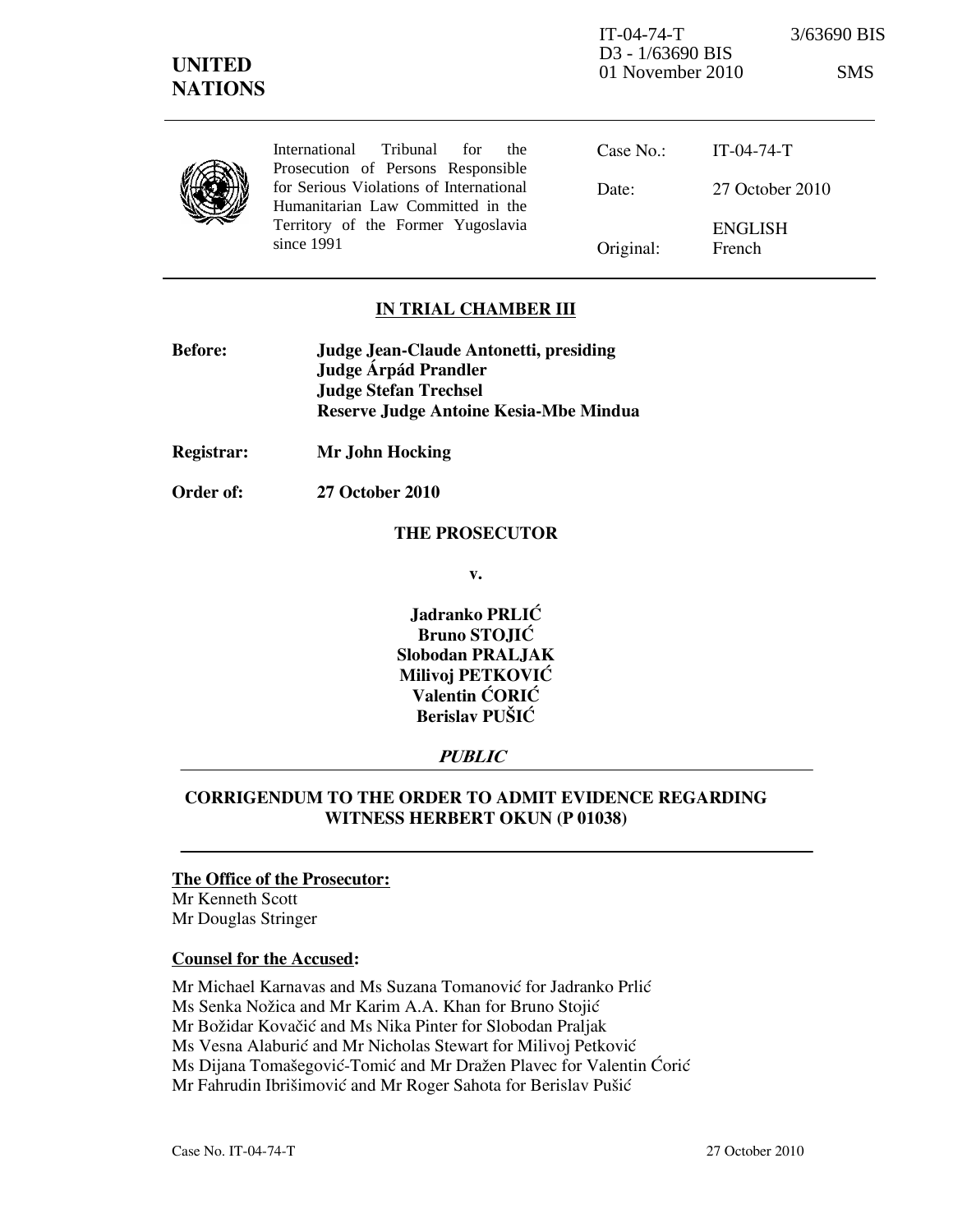TRIAL CHAMBER III ("Chamber") of the International Tribunal for the Prosecution of Persons Responsible for Serious Violations of International Humanitarian Law Committed in the Territory of the Former Yugoslavia since 1991 ("Tribunal");

NOTING the motion to admit evidence regarding Witness Herbert Okun, filed by the Office of the Prosecutor ("Prosecution") on 9 May  $2007<sup>1</sup>$  ("Motion"), in which the Prosecution sought admission, among others, of several excerpts from Exhibit P 01038,

NOTING the "Order to Admit Evidence Regarding Witness Herbert Okun" rendered publicly by the Chamber on 12 June 2007 ("Order of 12 June 2007"),

CONSIDERING that, with regard to Exhibit P 01038 for which admission was sought by the Prosecution, the Annex attached to the Order of 12 June 2007 is marked as follows:

"P 01038: R016-4173-R016-4268; R016-4280-R016-4298; R016-4307-

R0164320: Admitted",

CONSIDERING that in the Motion, the Prosecution specified excerpts from Exhibit P 01038 for which admission was sought as follows:

"P 01038: R016-4253-R016-4268; R016-4280-R016-4298; R016-4307-R016-

4320",

 CONSIDERING that in the Order of 12 June 2007, the first excerpt from Exhibit P 01038 that the Chamber was due to admit was the excerpt running from page ERN R016-4253 to page ERN R016-4268, the Annex should therefore be corrected to read:

"P 01038: R016-4253-R016-4268; R016-4280-R016-4298; R016-4307-R016-

4320: Admitted",

-

 $1$  IC 00544, see the hearing of 9 May 2007, French transcript, p. 18163.